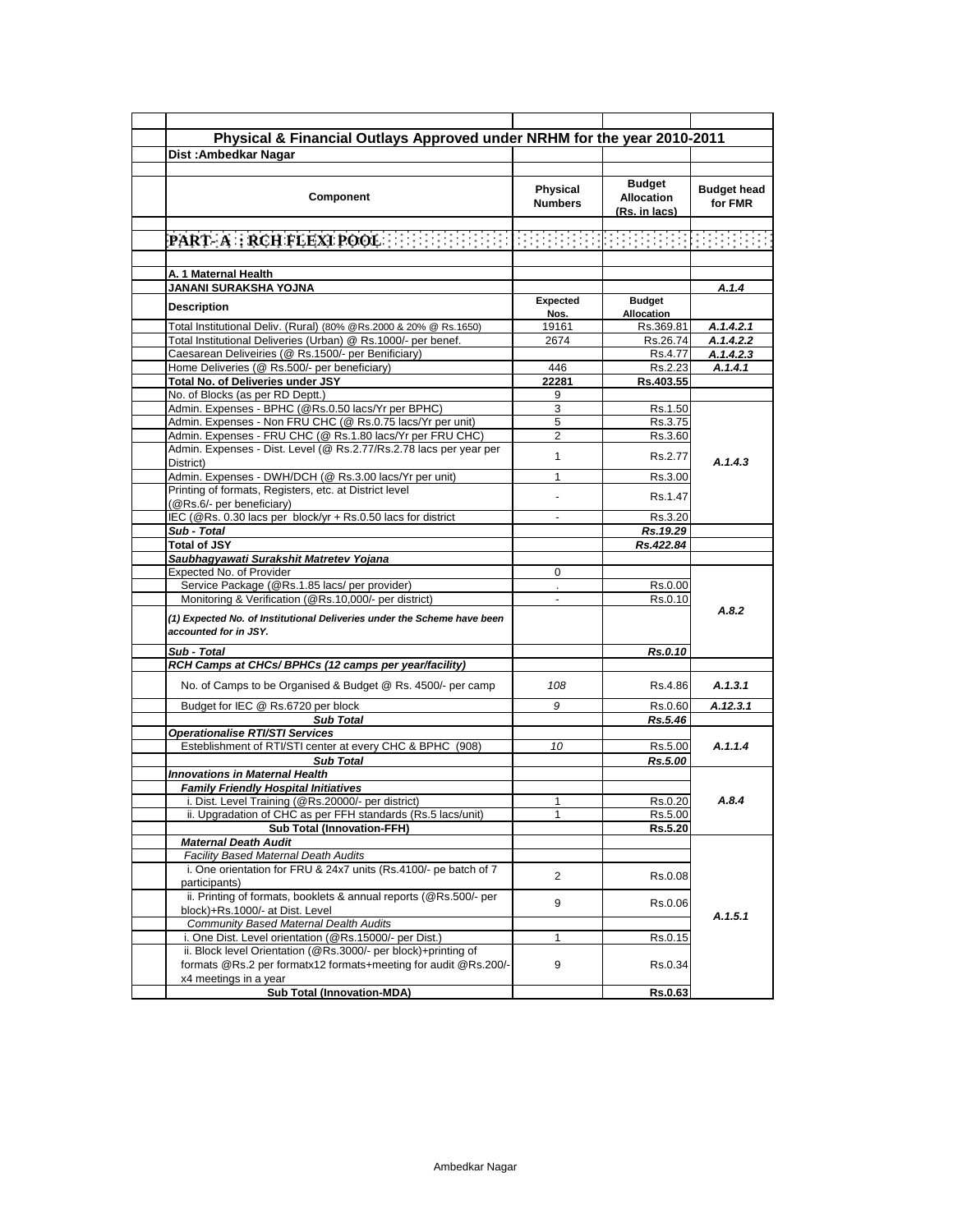| Component                                                                            | <b>Physical</b><br><b>Numbers</b> | <b>Budget</b><br><b>Allocation</b><br>(Rs. in lacs) | <b>Budget head</b><br>for FMR |
|--------------------------------------------------------------------------------------|-----------------------------------|-----------------------------------------------------|-------------------------------|
| <b>Pregnant Women &amp; Child Tracking</b>                                           |                                   |                                                     |                               |
| i. Orientation Workshop                                                              |                                   |                                                     |                               |
| (a) At Dist. Level                                                                   | 1                                 | Rs 0.23                                             | A.10.3                        |
| (b) At Block Level @ Rs.6500/- block                                                 | 9                                 | Rs.0.59                                             |                               |
| ii. Printing of formats (730 format/block @Rs.2 per format)                          | 6570                              | Rs.0.13                                             |                               |
| Sub Total (Innovation-Preg. Women & child tracking)                                  |                                   | <b>Rs.0.94</b>                                      |                               |
| <b>Strengthening of Sub Centers Accridited under JSY</b>                             |                                   |                                                     |                               |
| Dissemination meeting in the District @ Rs 5000/-                                    | 1                                 | Rs.0.05                                             |                               |
| Upgradation of Sub Centre in Dist (From State Level)                                 | 86                                | Rs.0.00                                             | A.1.1.5                       |
| Sub Total (Innovation-S.C. Accridited under JSY))                                    |                                   | Rs.0.05                                             |                               |
| Sub Total (Innovation in Maternal Health)                                            |                                   | Rs.6.82                                             |                               |
| Sub-Total (Maternal Health)                                                          |                                   | Rs.440.23                                           |                               |
| <b>A.2 CHILD HEALTH</b>                                                              |                                   |                                                     |                               |
| <b>Comprehensive Child Survival Programme (CCSP)</b>                                 |                                   |                                                     |                               |
| <b>CCSP Training - FBNC (in 1st &amp; 2nd phase districts only)</b>                  |                                   |                                                     |                               |
| Training Site - District Women Hospital                                              |                                   |                                                     |                               |
| Expected No. of Participants                                                         | 0                                 |                                                     |                               |
|                                                                                      |                                   |                                                     |                               |
| No. of Batches to be Organised and Budget @ Rs.12,000 per Batch                      | 0                                 | Rs.0.00                                             | A.11.5.2                      |
| No. of Batches to be Supervised and Budget @ Rs.3,200 per Batch                      | $\mathbf 0$                       | Rs.0.00                                             |                               |
| Sub - Total                                                                          |                                   | Rs.0.000                                            |                               |
| Training at Medical College under CCSP Prog                                          |                                   |                                                     |                               |
| Support staff to Medical Collage                                                     |                                   | Rs.0.00                                             | A.11.5.2                      |
| Physicians training/F-IMNCI                                                          |                                   | Rs.0.00                                             |                               |
| <b>Sub Total</b>                                                                     |                                   | Rs.0.000                                            |                               |
| <b>CCSP Training - NSSK (in 3rd phase districts only)</b>                            |                                   |                                                     |                               |
| Training Site - District Women Hospital                                              |                                   |                                                     |                               |
| Expected No. of Participants                                                         | 95                                |                                                     |                               |
| No. of Batches to be Organised and Budget @ Rs.38,500 per Batch                      | 5                                 | Rs.1.93                                             | A.11.5.5                      |
| No. of Batches to be Supervised and Budget @ Rs.3,500 per Batch                      | $\mathbf{1}$                      | Rs 0.04                                             |                               |
| Sub - Total                                                                          |                                   | Rs.1.96                                             |                               |
| CCSP Training of ASHAs, ANMs, LHVs - (1st & 2nd Phase<br>Districts)                  |                                   |                                                     |                               |
| Expected No. of Participants (approx. 24 per batch)                                  | 0                                 |                                                     |                               |
|                                                                                      |                                   |                                                     | A.11.5.1                      |
| No. of Batches to be Organised and Budget @ Rs.1,65,000 per Batch                    | 0                                 | Rs.0.00                                             |                               |
| No. of Batches of ToT and Budget @ Rs.2,39,000 per Batch<br>Sub - Total              | 0                                 | Rs.0.00<br>Rs.0.00                                  |                               |
| CCSP Training of ASHAs, ANMs, LHVs - (3rd Phase Districts)                           |                                   |                                                     |                               |
|                                                                                      |                                   |                                                     |                               |
| Expected No. of Participants (approx. 24 per batch)                                  | 500                               |                                                     |                               |
| No. of Batches to be Organised and Budget @ Rs.1,65,000 per Batch                    | 20                                | Rs.33.00                                            | A.11.5.1                      |
| No. of Batches of ToT and Budget @ Rs.2,39,000 per Batch                             | $\mathbf{1}$                      | Rs.2.39                                             |                               |
| Sub - Total                                                                          |                                   | Rs.35.390                                           |                               |
| CCSP Training of Supervisors (in 1st & 2nd phase districts<br>onlv)                  |                                   |                                                     |                               |
| No. of Batches (16 participants) to be Organised and Budget @<br>Rs.24,500 per Batch | 0                                 | Rs.0.000                                            | A.11.5.1                      |
| No. of Batches to be Supervised and Budget for Observer Visit @                      | 0                                 | Rs.0.00                                             |                               |
| Rs.3,200 per Batch<br>Sub - Total                                                    |                                   | Rs.0.000                                            |                               |
| <b>Site Stregthening</b>                                                             |                                   |                                                     |                               |
| Strengthening of FBNC/NSSK Site (@ Rs.30,000/- per site)                             | 1                                 | Rs.0.50                                             | A.11.5.1                      |
| Strengthening of CCSP Training Site (@ Rs.2,33,500/- per site)                       | $\mathbf{1}$                      | Rs.2.34                                             |                               |
| <b>Sub Total</b>                                                                     |                                   | Rs.2.84                                             |                               |
| <b>Establishment, Operationalisation &amp; Construction of SNCU</b>                  |                                   |                                                     |                               |
| Establishment and Operating Exp. Of old SNCU in 7 Dist. @Rs.25                       | 0                                 | Rs.0.0                                              | A.2.2                         |
| lacs                                                                                 |                                   |                                                     |                               |
| Construction of of new SNCU in 5 Dist. (@Rs.30 lacs)                                 | 0                                 | Rs.0.0                                              | A.9.2.2                       |
| Sub - Total                                                                          |                                   | Rs.0.0                                              |                               |
| Infant death audit ( Aligarh & Banda only)                                           |                                   |                                                     |                               |
| No. of blocks in the district                                                        | 0                                 | Rs.0.0                                              | A.2.8                         |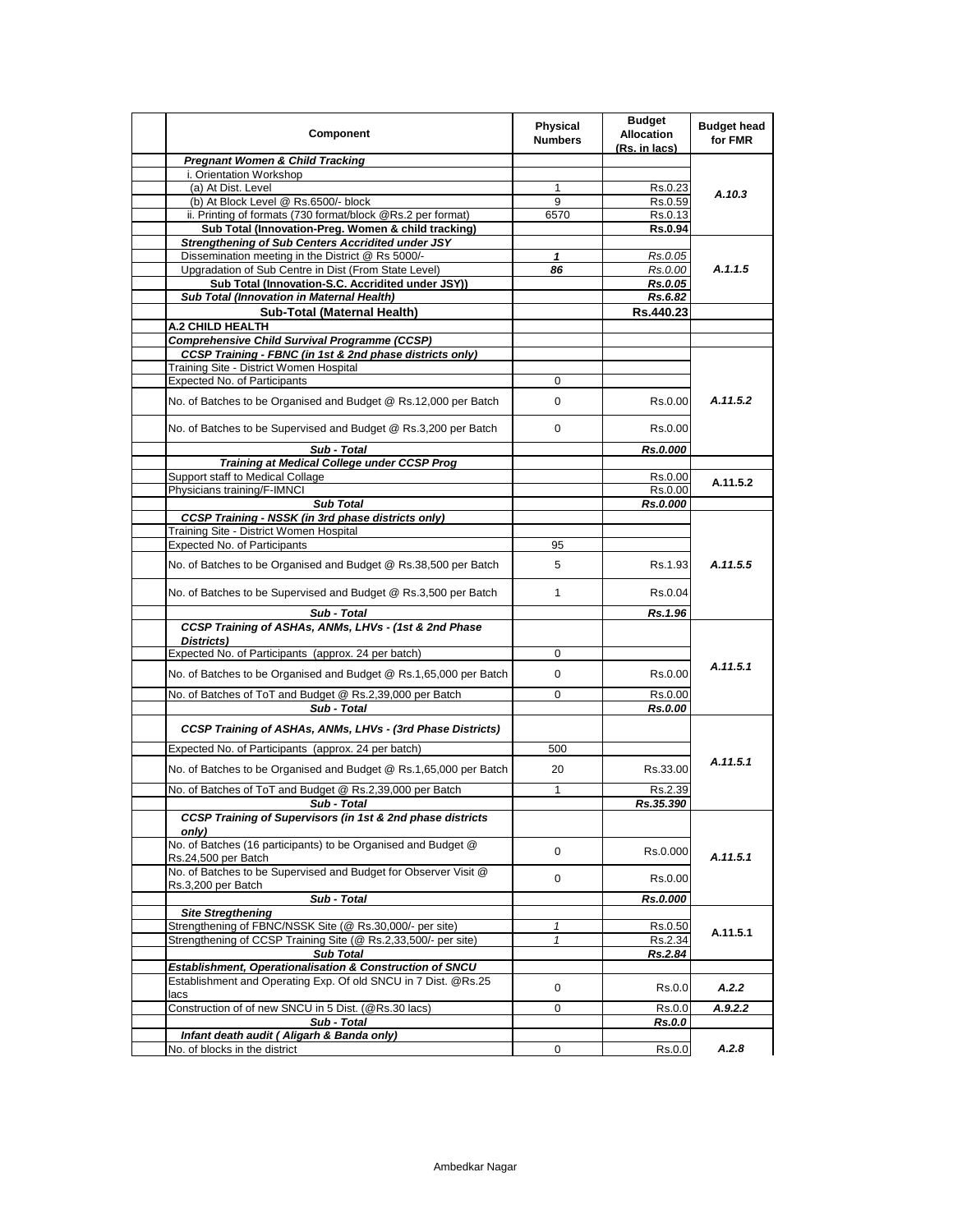| Component                                                                                                             | Physical<br><b>Numbers</b> | <b>Budget</b><br><b>Allocation</b><br>(Rs. in lacs) | <b>Budget head</b><br>for FMR |
|-----------------------------------------------------------------------------------------------------------------------|----------------------------|-----------------------------------------------------|-------------------------------|
| Sub - Total                                                                                                           |                            | Rs.0.00                                             |                               |
| Infant & Young Child feeding (IYCF)                                                                                   |                            |                                                     |                               |
| Mass Awareness Campaign during World Breastfeeding Week                                                               | 1                          | Rs.0.50                                             | A.2.5                         |
| Sub - Total                                                                                                           |                            | <b>Rs.0.50</b>                                      |                               |
| Supportive Supervision through Reputed Institutions (for 1st<br>& 2nd pase districts only)                            |                            |                                                     |                               |
| One Supervisor per block @ Rs.5,000/- p.m. for 12 months                                                              | 0                          | Rs.0.0                                              |                               |
| Mobility for supervisors @ Rs.3,000/- p.m. for 12 months                                                              | $\mathbf 0$                | Rs.0.0                                              |                               |
| Institutional support @ Rs.5,000/- p.m. for 12 months                                                                 | 0                          | Rs.0.0                                              |                               |
| Sub - Total                                                                                                           |                            | Rs.0.00                                             |                               |
| Sub-Total (CCSP)                                                                                                      |                            | Rs.40.69                                            |                               |
| Implementation of Bal Swasthya Poshan Mah (BSPM)<br>Joint Meetings of Health & ICDS - 2 Planning Meetings at District |                            |                                                     |                               |
| Level in a year @ Rs. 5000/- per meeting for 2 Rounds                                                                 | 1 Dist.                    | Rs.0.10                                             |                               |
| Joint planning meeting of health and ICDS at Block level Rs. 2000 per                                                 | 9 Blocks                   | Rs.0.36                                             |                               |
| meeting for 2 rounds                                                                                                  |                            |                                                     |                               |
| Joint Orientation of ASHAs & ANMs (@Rs. 25/- per participant) for 2<br>Rounds                                         | 2119 ANM and<br>AWW        | Rs.1.06                                             | A.2.7                         |
| Printing of Guidelines, Reporting & Monitoring Formats (@ Rs.2,000/- per<br>block/round) for 2 rounds                 | 9 Blocks                   | Rs.0.36                                             |                               |
| Dissemination meeting at District level Rs. 5000 per meeting per<br>District for 2 Rounds                             | 1 Dist.                    | Rs.0.10                                             |                               |
| Sub - Total                                                                                                           |                            | Rs.1.98                                             |                               |
| <b>School Health Programme</b>                                                                                        |                            |                                                     |                               |
| Total No. of Blocks in the district                                                                                   | 9                          |                                                     |                               |
| No. of Schools to be covered (60 Schools per block)                                                                   | 540                        |                                                     |                               |
| District Sensitization workshop                                                                                       | 1                          | Rs. 0.15                                            |                               |
| Contingencies for printing of Health Card, etc. (@Rs.500/- per school)                                                | 540                        | Rs. 2.70                                            |                               |
| Budget for Mobility (@Rs.300 per visit x 1 visit)                                                                     | 540                        | Rs. 1.62                                            |                               |
| <b>Sub Total (Prog. Implementation)</b>                                                                               |                            | Rs. 4.47                                            |                               |
| Traning program for 40 schools per block (where<br>program is already running)                                        | 360                        |                                                     |                               |
| Training of District Trainers- Honorarium to district traininer @ Rs.                                                 |                            |                                                     |                               |
| 350 *2days                                                                                                            | 3                          | Rs. 0.02                                            |                               |
| Honorarium to traininees from block@ Rs. 400 *2days per block                                                         | 27                         | Rs. 0.22                                            | A.2.4                         |
| Training of Block Trainers - Honorarium to block resource persons @                                                   |                            |                                                     |                               |
| Rs. 300 *2days*2 batches per block                                                                                    | 27                         | Rs. 0.32                                            |                               |
| Honararium to Teachers @ Rs. 250*2 teachers per school *2 days                                                        | 720                        | Rs. 3.60                                            |                               |
| <b>Sub Total (Training)</b>                                                                                           |                            | Rs. 4.16                                            |                               |
| For training program unspent balance is available at the district                                                     |                            | Rs. 2.65                                            |                               |
| <b>Actual Allocation for training</b>                                                                                 |                            | Rs. 1.51                                            |                               |
| Weighing scale, Ht./Wt Charts, Measuring tape etc. @ Rs1000 per                                                       | 180                        | Rs. 0.00                                            |                               |
| school x 20 new schools/block                                                                                         |                            |                                                     |                               |
| Procurement of IFA tablets (30 mg tablets) for all schools                                                            | 8100000                    | Rs. 0.00                                            |                               |
| Procurement of deworming tablets for all schools                                                                      | 162000                     | Rs. 0.00                                            |                               |
| <b>Sub Total (Procurement)</b><br><b>Total</b>                                                                        |                            | Rs. 0.00<br>Rs. 5.98                                |                               |
| Sub-Total (Child Health)                                                                                              |                            | Rs.48.65                                            |                               |
| A3. Family Planning                                                                                                   |                            |                                                     |                               |
| <b>Terminal/Limiting Methods</b>                                                                                      |                            |                                                     | A.3.1                         |
| Dissemination of manuals on sterilization standards & quality                                                         |                            |                                                     |                               |
| assurance of sterilization services                                                                                   | $\mathbf{1}$               | Rs. 0.40                                            | A.3.1.1                       |
| NSV Camps in Districts (6 camps/dist. @ Rs.35,000/- per camp)<br><b>Compensation for Female Sterilization</b>         | 6<br>3854                  | Rs. 2.10<br>Rs. 38.54                               | A.3.1.3<br>A.3.1.4            |
| <b>Compensation for Male Sterilization</b>                                                                            | 44                         | Rs. 0.66                                            | A.3.1.5                       |
| Accrediation of private providers of sterilization services                                                           |                            |                                                     |                               |
| <b>Female Sterilization</b>                                                                                           |                            | Rs. 0.25                                            | A.3.1.6                       |
| Male Sterilization (NSV)                                                                                              |                            | Rs. 0.05                                            |                               |
| <b>Spacing Methods</b>                                                                                                |                            |                                                     | A.3.2                         |
| IUD services at health facilities/compensation                                                                        | 24480                      | Rs. 4.90                                            | A.3.2.2                       |
| Accrediation of private providers of IUD services                                                                     |                            | Rs. 0.03                                            | A.3.2.3                       |
| Family Welfare Counsellor@9000 per month                                                                              | 3                          | Rs. 3.24                                            | A.9.1.5                       |
| <b>Sub Total</b>                                                                                                      |                            | Rs. 50.17                                           |                               |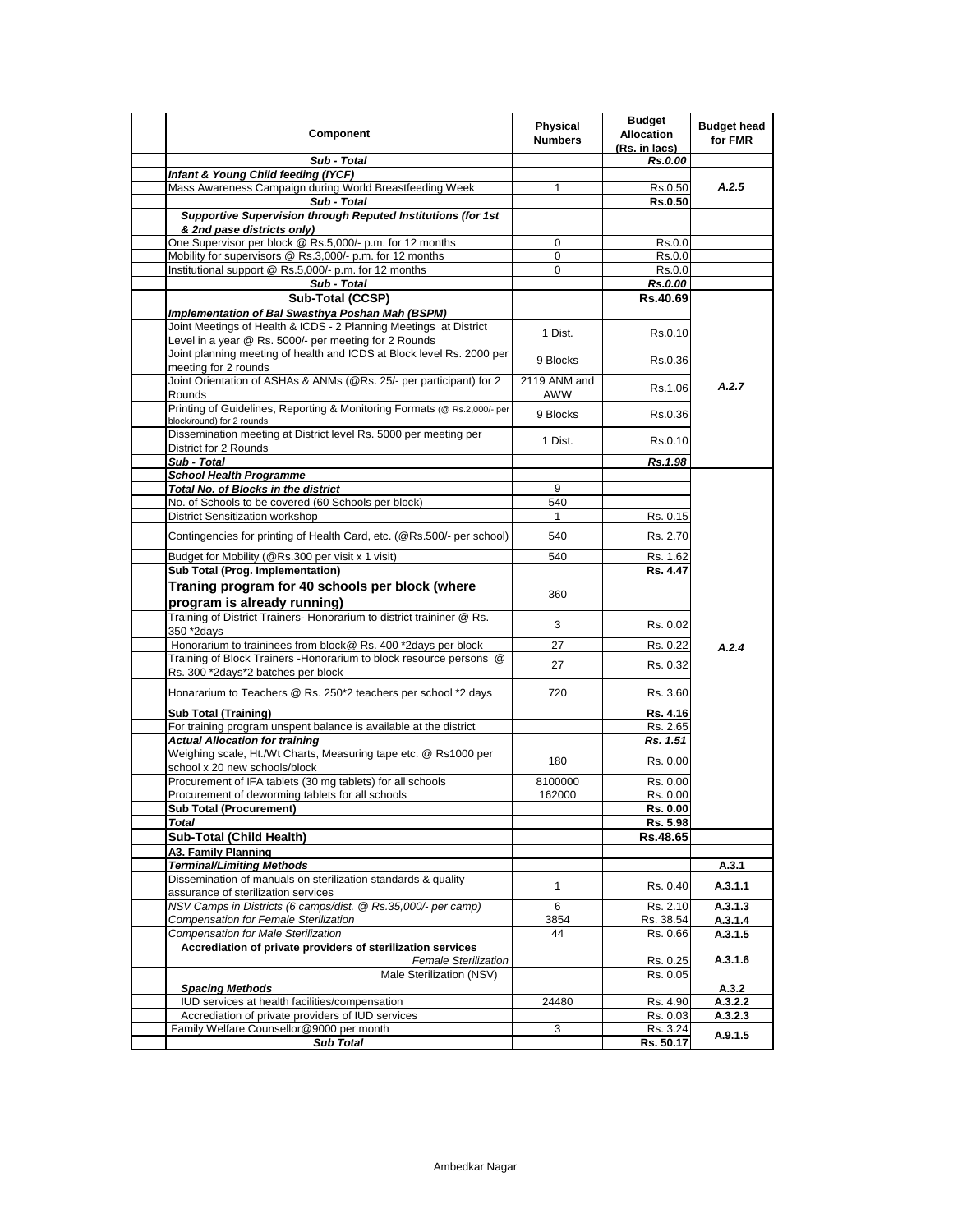| Component                                                                                                                   | Physical<br><b>Numbers</b> | <b>Budget</b><br><b>Allocation</b><br>(Rs. in lacs) | <b>Budget head</b><br>for FMR |
|-----------------------------------------------------------------------------------------------------------------------------|----------------------------|-----------------------------------------------------|-------------------------------|
| <b>PCPNDT and Sex-Ratio</b>                                                                                                 |                            |                                                     |                               |
| Visit of District Inspection & Monitoring Committee                                                                         | 10                         | Rs. 0.10                                            | A.8.1                         |
| Sensitization Workshop at District level                                                                                    | 1                          | Rs. 0.40                                            |                               |
| Organising Competions at Inter/Degree Colleges                                                                              | 3                          | Rs. 0.10                                            |                               |
| Orientation of members of Dist advisory committee at Division                                                               |                            | Rs. 0.00                                            |                               |
| <b>IEC Activities &amp; Conigency</b>                                                                                       |                            |                                                     |                               |
| <b>IEC Activities</b>                                                                                                       |                            | Rs. 0.25                                            |                               |
| Contigency                                                                                                                  |                            | Rs. 0.02                                            | A.12.4                        |
| TA/DA to Dist. level Staff for attending workshop, training, meetings                                                       |                            | Rs. 0.20                                            |                               |
| <b>Sub Total</b>                                                                                                            |                            | Rs. 1.07                                            |                               |
| <b>Sub-Total (Family Planning)</b>                                                                                          |                            | Rs.51.24                                            |                               |
| A.4 ARSH                                                                                                                    |                            |                                                     |                               |
| Saloni Scheme                                                                                                               |                            |                                                     |                               |
| No. of Blocks in District                                                                                                   | 9                          |                                                     |                               |
| No. of Schools to be covered (10 Schools per block)                                                                         | 90                         |                                                     | A.4.1                         |
| No. of Benificiaries (150 per school)                                                                                       | 13500                      |                                                     |                               |
| Sensitization Workshop at District level                                                                                    | 1                          | Rs. 0.15                                            |                               |
| Budget for Visit of Medical Team (@Rs.300/- per visit x 2 visits per                                                        |                            |                                                     |                               |
| school)                                                                                                                     | 180                        | Rs. 0.54                                            | A.4.2                         |
| Budget for Preparing Saloni Sabha (Rs.300/- p.m. per school x 10<br>months)                                                 | 900                        | Rs. 2.70                                            |                               |
| Procurement of IFA tablets (100 mg tablets) for all schools                                                                 | 648000                     | Rs.0.00                                             |                               |
| Procurement of deworming tablets for all schools 2 tab/Benf.                                                                | 27000                      | Rs.0.00                                             | A.13.2.5                      |
| <b>Sub-Total (Adolescent Health)</b>                                                                                        |                            | Rs.3.39                                             |                               |
| A.5 Urban RCH                                                                                                               |                            |                                                     |                               |
| <b>Urban RCH plan /activities</b>                                                                                           |                            |                                                     |                               |
| <b>Building</b>                                                                                                             | 1                          | 0.84                                                |                               |
| Manpower(1Doctor @ 24000/month,1Staff Nurse@ 15000/month,2<br>ANMs@9000/month,2 Security quards @ 4000/month,1 Ayah         | $\mathbf{1}$               | 8.52                                                |                               |
| 4000/month,& 1 Sweeper 2000/month                                                                                           |                            |                                                     | A.5.1                         |
| Other Expenses                                                                                                              | $\mathbf{1}$               | 0.41                                                |                               |
| <b>IEC</b>                                                                                                                  | $\mathbf{1}$               | 0.1                                                 |                               |
| <b>Subtotal</b><br>The cost of Drugs(Rs 10,000/month/Health post) and consumables(Rs 3,000/month/Health Post) for Urban RCH |                            | 9.87                                                |                               |
| amounting to Rs 1.56 Lacs would be met from the Mission Flexipool                                                           |                            |                                                     |                               |
| <b>A9. INFRASTRUCTURE &amp; HR</b>                                                                                          |                            |                                                     |                               |
| <b>Contractual Staff &amp; Services</b>                                                                                     |                            |                                                     |                               |
| <b>Position</b>                                                                                                             | No.                        | <b>Budget</b>                                       |                               |
| Contractual ANM (@Rs.9000/- pm)                                                                                             | 20                         | Rs. 21.60                                           | A.9.1.1                       |
| Staff Nurse in the district (@Rs.15000/- pm)                                                                                | 14                         | Rs. 25.20                                           | A.9.1.3                       |
| MBBS (Male/Female) @ Rs.30000/- pm                                                                                          | 7                          | Rs. 25.20                                           |                               |
| Specialist at On Call basis for CHC (@ Rs.1000/- per visit) No. of                                                          |                            | Rs. 0.40                                            |                               |
| calls for 6 moths<br>Specialist at On Call basis for Dist. Hospital (Male)/DCH(@ Rs.1000/-                                  | 40                         |                                                     |                               |
| per visit)                                                                                                                  | 80                         | Rs. 0.80                                            | A.9.1.4                       |
| Specialist at Dist. Hospital (Male)/DCH(@ Rs.40000/- pm for<br>MS/MD/MDS & @Rs.35000/- for Diploma holders)                 | 2                          | Rs. 8.40                                            |                               |
| Specialist at DWH/DCH (@ Rs.40000/- pm for MS/MD/MDS &<br>@Rs.35000/- for Diploma holders)/MBBS(LMO if already on contract) | 2                          | Rs. 8.40                                            |                               |
| Paramedical staff/LT for CHC (@ Rs.9000/- pm)                                                                               | 7                          | Rs. 7.56                                            |                               |
| Paramedical staff for DH/DWH/DCH (@ Rs.9000/- pm)                                                                           | 1                          | Rs. 1.08                                            | A.9.1.5                       |
| Data Assistant ( @ Rs.8000/- pm)                                                                                            | $\mathbf{1}$               | Rs. 0.96                                            |                               |
| <b>Sub-Total (Human Resources)</b>                                                                                          |                            | Rs.99.60                                            |                               |
| A.10. INSTITUTIONAL STRENGTHENING                                                                                           |                            |                                                     |                               |
|                                                                                                                             |                            |                                                     |                               |
| Logistics Management/Improvement                                                                                            |                            |                                                     |                               |
| <b>Stregthening of Logistic Management</b>                                                                                  |                            |                                                     |                               |
| Divisional logistic management                                                                                              | 0                          | Rs. 0.00                                            |                               |
| <b>Transportation of Logistic</b>                                                                                           |                            |                                                     | A.10.2                        |
| Divisional level @ Rs 50000/-                                                                                               | 0                          | Rs. 0.00                                            |                               |
| District level @ Rs 30000/-                                                                                                 | 1                          | Rs. 0.30                                            |                               |
| Block level @ Rs 12000/-                                                                                                    | 9                          | Rs. 1.08                                            |                               |
| <b>Sub-Total (Logistics Strengthening)</b>                                                                                  |                            | <b>Rs.1.38</b>                                      |                               |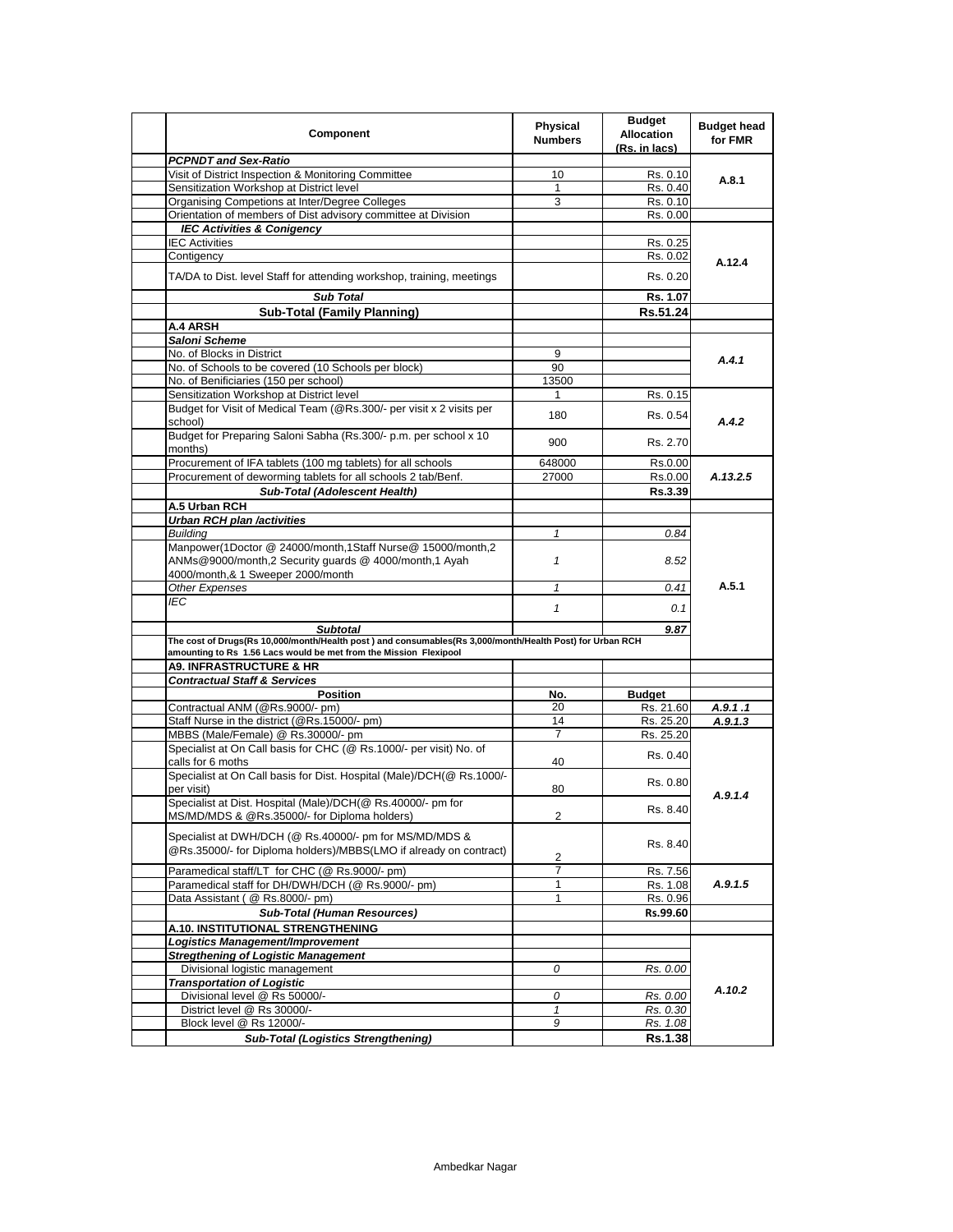| Component                                                                                                           | <b>Physical</b><br><b>Numbers</b> | <b>Budget</b><br><b>Allocation</b><br><u>(Rs. in lacs)</u> | <b>Budget head</b><br>for FMR |
|---------------------------------------------------------------------------------------------------------------------|-----------------------------------|------------------------------------------------------------|-------------------------------|
| <b>Rent for Sub-Centres</b>                                                                                         |                                   |                                                            |                               |
| No. of SCs in Rented Bldgs & Budget @ Rs. 250/- p.m.                                                                | 176                               | Rs.5.28                                                    | A.10.4                        |
| <b>Sub-Total (Sub Center Rent)</b>                                                                                  |                                   | Rs.5.28                                                    |                               |
| A.11 TRAINING                                                                                                       |                                   |                                                            |                               |
| <b>Training- Skill Birth Attendant</b>                                                                              |                                   |                                                            |                               |
| <b>Training at DWH/Combined Hosp</b>                                                                                |                                   |                                                            |                               |
| Target at DWH                                                                                                       | 24                                |                                                            |                               |
| No. of Particpants per batch                                                                                        | 4                                 |                                                            |                               |
| No. of Batches                                                                                                      | 6                                 | Rs.6.62                                                    |                               |
| New Site Stregthening at DWH                                                                                        | $\overline{\phantom{a}}$          |                                                            |                               |
| Existing site stregthening                                                                                          |                                   | Rs.0.40                                                    |                               |
| Sub-Total (DWH-SBA)                                                                                                 |                                   | Rs.7.02                                                    |                               |
| <b>Training at FRU/24X7</b>                                                                                         |                                   |                                                            | A.11.3.1                      |
| Name of the selected Training Site FRU/24X7                                                                         | Tanda                             |                                                            |                               |
| Target at FRU/24X7                                                                                                  | 40                                |                                                            |                               |
| No. of Particpants per batch                                                                                        | 4                                 |                                                            |                               |
| No. of Batches                                                                                                      | 10                                | Rs.11.04                                                   |                               |
| New Site Stregthening at FRU                                                                                        |                                   |                                                            |                               |
| Existing site stregthening                                                                                          |                                   | Rs.0.40                                                    |                               |
| Sub-Total (FRU-SBA)                                                                                                 |                                   | Rs.11.44                                                   |                               |
| Sub-Total(SBA Training)                                                                                             |                                   | Rs.18.47                                                   |                               |
| <b>A.14 PROGRAM MANAGEMENT</b>                                                                                      |                                   |                                                            |                               |
| Personal & Other Expense of Dist. PMU (Rs.94500/- pm)                                                               | 1                                 | Rs.11.34                                                   | A.14.2                        |
| Operational Cost (Rs. 60000/- pm)                                                                                   | 1                                 | Rs.7.20                                                    | A.14.4                        |
| <b>Sub-Total (Program Management)</b>                                                                               |                                   | Rs.18.54                                                   |                               |
| <b>Total for RCH Flexipool (Part A)</b>                                                                             |                                   | Rs.696.64                                                  |                               |
|                                                                                                                     |                                   |                                                            |                               |
|                                                                                                                     |                                   |                                                            |                               |
|                                                                                                                     |                                   |                                                            |                               |
| Component                                                                                                           | Physical<br><b>Numbers</b>        | <b>Budget</b><br><b>Allocation</b>                         | <b>Budget head</b><br>for FMR |
| <b>ASHA Scheme:-</b>                                                                                                |                                   | (Rs. in lacs)                                              | B.1                           |
| Periodic Training for ASHAs                                                                                         |                                   |                                                            |                               |
| <b>ASHA Support System</b>                                                                                          |                                   |                                                            | B.1.1                         |
| Replenishment of ASHA Kits & Budget (@ Rs. 500/- per kit*2 for 95%<br>ASHA)                                         | 2322                              | Rs.0.00                                                    | B.1.2                         |
| Incentive to ASHAs (Average Rs.500/- p.m. for 85% ASHAs)                                                            | 2077                              | Rs.124.62                                                  | B.1.3                         |
| Award to ASHA (Rs.5000/- for 1 ASHA in each block)                                                                  | 9                                 | Rs.0.45                                                    |                               |
| Annual ASHA Sammelan (Rs.250/- per ASHA for 60% ASHAs)                                                              | 1466                              | Rs.3.67                                                    | B.1.1                         |
| Mobility to ASHAs (Rs.30/- per ASHA for 95% ASHAs)                                                                  | 2322                              | Rs.8.36                                                    |                               |
| Block level ASHA Payment Register (Rs.100/-per Register)                                                            | 9                                 | Rs.0.01                                                    | B.18.3.2                      |
| Printing of Voucher Booklet for ASHA (Rs.25/-per Booklet)<br>Budget ASHA Mentoring Group (Rs.10,000/- per District) | 2444<br>Quarterly                 | Rs.0.61<br>Rs.0.10                                         | B.1.1                         |
|                                                                                                                     | Meeting                           |                                                            |                               |
| Sub-Total (ASHA Scheme):-                                                                                           |                                   | Rs.137.81                                                  |                               |
| <b>Untied Grant to Facilities</b>                                                                                   |                                   |                                                            | B.2                           |
| No. of CHCs & Budget @ Rs.0.50 lacs per facility                                                                    | 7                                 | Rs.3.50                                                    | B.2.1                         |
| No. of BPHCs & Budget @ Rs.0.50 lacs per facility                                                                   | 3                                 | Rs.1.50                                                    | B.2.2                         |
| No. of APHCs & Budget @ Rs.0.25 lacs per facility<br>No. of Sub Centres & Budget @ Rs.0.10 lacs per facility        | 24<br>270                         | Rs.6.00                                                    | B.2.2                         |
| No.of VHSCs                                                                                                         | 805                               | Rs.27.00                                                   | B.2.3                         |
| No.of Revenue Villages & Budget @Rs.0.10 lacs per R.Village                                                         | 1780                              | Rs.0.00<br>Rs.178.00                                       | B.2.4                         |
| <b>Sub-Total (Untied Grants)</b>                                                                                    |                                   | Rs.216.00                                                  |                               |
| <b>Annual Maintenance Grant to Facilities</b>                                                                       |                                   |                                                            | <b>B.4</b>                    |
| No. of CHCs & Budget @ Rs.1.0 lacs per facility                                                                     | 7                                 | Rs.7.00                                                    | B.4.1                         |
| No. of BPHCs & Budget @ Rs.1.0 lacs per facility<br>No. of APHCs & Budget @ Rs.0.50 lacs per facility               | 3<br>23                           | Rs.3.00<br>Rs.11.50                                        | B.4.2                         |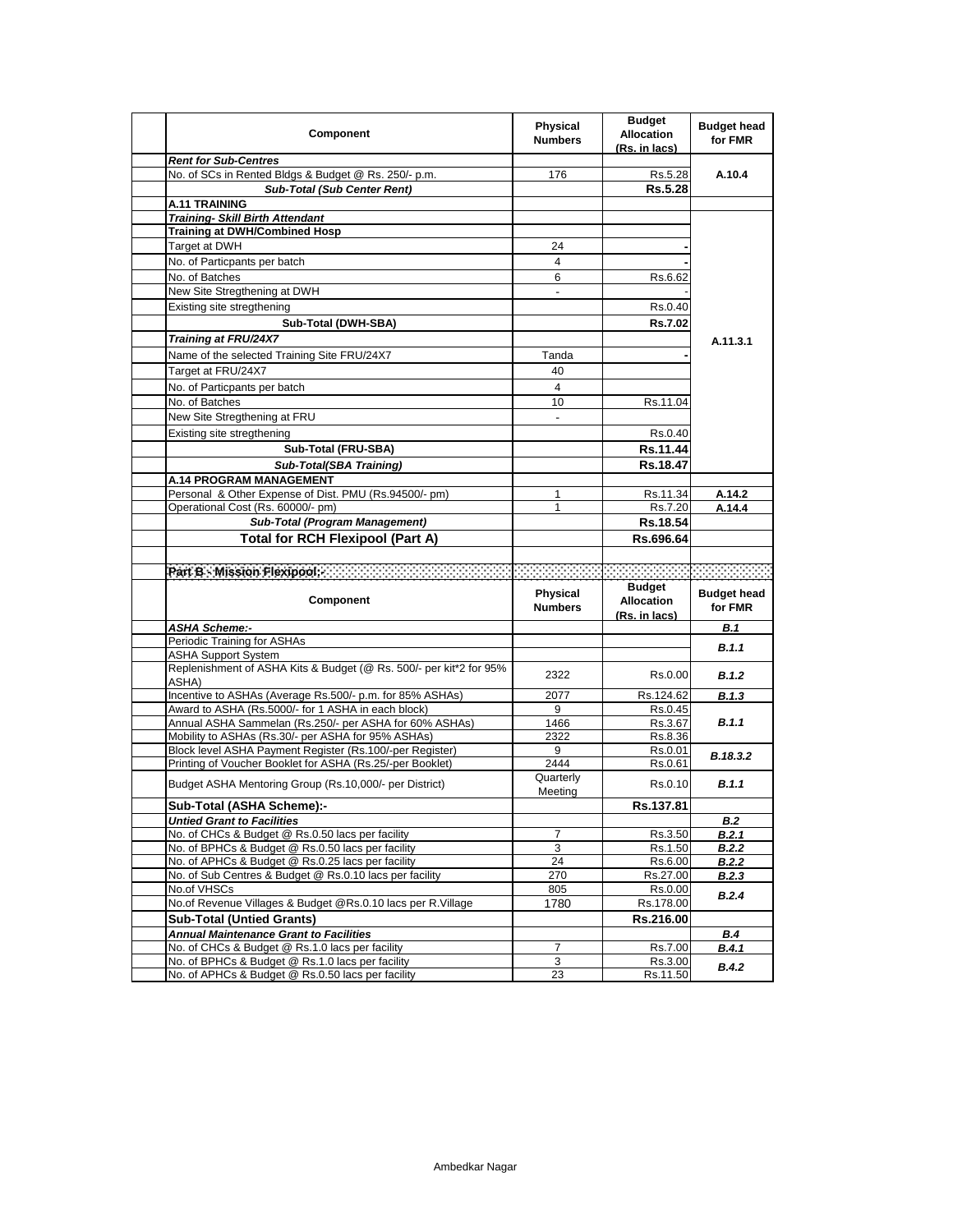| Component                                                                             | <b>Physical</b><br><b>Numbers</b> | <b>Budget</b><br><b>Allocation</b><br>(Rs. in lacs) | <b>Budget head</b><br>for FMR |
|---------------------------------------------------------------------------------------|-----------------------------------|-----------------------------------------------------|-------------------------------|
| No. of Sub Centres & Budget @ Rs.0.10 lacs per facility                               | 94                                | Rs.9.40                                             | B.4.3                         |
| Sub-Total (Annual Maintenance Grants)                                                 |                                   | Rs.30.90                                            |                               |
| <b>Funds to Rogi Kalyan Samitis</b>                                                   |                                   |                                                     | B.6                           |
| No. of District Hospitals & Funds @ Rs.5.0 lacs per facility                          | $\mathbf{1}$                      | Rs.5.00                                             | B.6.1                         |
| No. of CHCs & Funds @ Rs.1.0 lacs per facility                                        | $\overline{7}$                    | Rs.7.00                                             | B.6.2                         |
| No. of BPHCs & Funds @ Rs.1.0 lacs per facility                                       | 3                                 | Rs.3.00                                             | B.6.3                         |
| No. of APHCs & Funds @ Rs.1.00 lacs per facility                                      | 24                                | Rs.24.00                                            | B.6.4                         |
| Sub-Total (Funds for RKS)                                                             |                                   | Rs.39.00                                            |                               |
| <b>Operationalisation of District Drug Warehouses</b>                                 |                                   |                                                     |                               |
| Contractual Staff (@Rs.2.94 lacs/yr)                                                  | $\mathbf 0$                       | Rs.0.00                                             | <b>B.21</b>                   |
| Contingency Expenses (@Rs.2.0 lacs/yr)                                                | 0                                 | Rs.0.00                                             |                               |
| Sub-Total (Ope. of District Drug Warehouses)                                          |                                   | <b>Rs.0.00</b>                                      |                               |
| <b>Mobility Support to DWH &amp; District Combined Hospital</b>                       |                                   |                                                     | <b>B.27.8</b>                 |
| Mobility Support to DWH/DCH @Rs.18000/- Per month.                                    | 1                                 | Rs.2.16                                             |                               |
| Sub-Total (Funds for Mobility Support to DWH & DCH)                                   |                                   | Rs.2.16                                             |                               |
| <b>Mobility Support for Monitoring &amp; Supervision.</b>                             |                                   |                                                     |                               |
| Mobility Support to District Community Mobilizer (@Rs.800/-per day X<br>8 days/month) | $\mathbf{1}$                      | Rs.0.77                                             |                               |
| Mobility Support to District Account Manager (@Rs.800/-per day X 6<br>davs/month)     | $\mathbf{1}$                      | Rs.0.58                                             | B.18.3.2                      |
| Mobility Support to District Programme Manager (@Rs.800/-per day X<br>8 days/month)   |                                   | Rs.0.00                                             |                               |
| Sub-Total(Mobility Support for Monit. & Supervision)                                  |                                   | Rs.1.34                                             |                               |
| <b>Supervision of ANM/ASHAs</b>                                                       |                                   |                                                     | B.18.3.2                      |
| Vehicle for Mobility @Rs.18000/-month/block                                           | 9                                 | Rs.19.44                                            |                               |
| Sub-Total (Supervision of ANM/ASHAs)                                                  |                                   | Rs.19.44                                            |                               |
| <b>Vehicle Support for Specialist</b>                                                 |                                   |                                                     |                               |
| One Vehicle for 5 block level facility (@Rs.18000/-month)                             | $\overline{2}$                    | Rs.4.32                                             | <b>B.27.8</b>                 |
| <b>Sub-Total (Vehicle Support for Specialist)</b>                                     |                                   | <b>Rs.4.32</b>                                      |                               |
|                                                                                       |                                   |                                                     |                               |
| <b>Diesel for Generator for District Hospitals</b>                                    |                                   |                                                     | <b>B.28</b>                   |
| Diesel Support for generator (@Rs.1 lac per month)                                    | $\mathbf{1}$                      | Rs.12.00                                            |                               |
| Sub-Total (Diesel Support for District Hospital)                                      |                                   | Rs.12.00                                            |                               |
| Diesel Support for Generator in Fully Functional CHC.                                 |                                   |                                                     |                               |
| Diesel Support for Fully functional CHC (@Rs.35000/-per month)                        | 7                                 | Rs.29.40                                            | <b>B.28</b>                   |
| Diesel Support for CHC functional in BPHC building (@Rs.13500/-per<br>month)          | 3                                 | Rs.4.86                                             |                               |
| Sub-Total (Diesel Support for fully functional CHCs)                                  |                                   | Rs.34.26                                            |                               |
| Saas Bahu Sammelans (1 each at District)                                              |                                   |                                                     | <b>B.7.1</b>                  |
| No. of Sammellans & Budget (@Rs. 1.50 lac. Per District)                              | 1                                 | Rs.1.50                                             |                               |
| Sub-Total (Saas Bahu Sammelan)                                                        |                                   | Rs.1.50                                             |                               |
| Tehsil level Pradhan Sammelan                                                         |                                   |                                                     | <b>B.8.2</b>                  |
| No. of Sammelans & Budget (@Rs.40,000 per Sammelan)                                   | 5                                 | Rs.2.00                                             |                               |
| Sub-Total (Tehsil level Pradhan Sammelan)                                             |                                   | Rs.2.00                                             |                               |
| <b>Organization of Swasthya Mela</b>                                                  |                                   |                                                     | <b>B.10.1</b>                 |
| Organization of S.Mela @Rs.20000/- Mela/Month at each block.                          | 9                                 | Rs.21.60                                            |                               |
| Sub-Total (Swasthya Mela)                                                             |                                   | Rs.21.60                                            |                               |
| <b>Concurrent Audit</b>                                                               |                                   |                                                     |                               |
| Budget @ Rs. 4000/- per month for 12 months                                           | 1                                 | Rs.0.48                                             | B.27.5                        |
| <b>Sub-Total (Concurrent Audit)</b>                                                   |                                   | <b>Rs.0.48</b>                                      |                               |
|                                                                                       |                                   |                                                     |                               |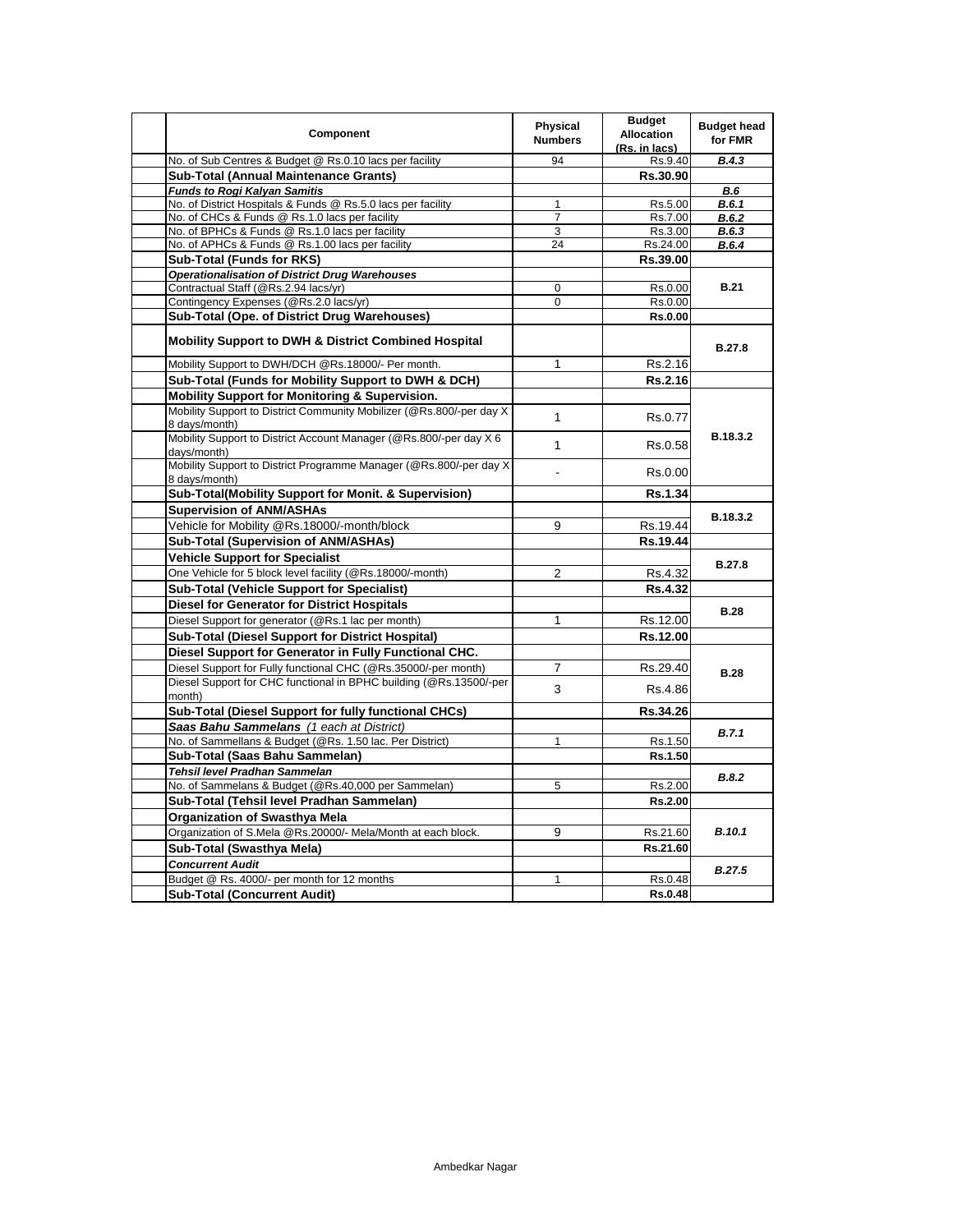|     | Component                                                                                                                                                                                                                                                 | Physical<br><b>Numbers</b>    | <b>Budget</b><br><b>Allocation</b><br>(Rs. in lacs) | <b>Budget head</b><br>for FMR |
|-----|-----------------------------------------------------------------------------------------------------------------------------------------------------------------------------------------------------------------------------------------------------------|-------------------------------|-----------------------------------------------------|-------------------------------|
|     | <b>Health Management Information System (HMIS):-</b>                                                                                                                                                                                                      |                               |                                                     |                               |
|     | Hiring of Vehicle for District HMIS Nodal Officer (@Rs.800/- Visit)                                                                                                                                                                                       | 3                             | Rs.0.29                                             |                               |
|     | Mobility Support for Block HMIS Nodal Officer (@Rs.600/-month)                                                                                                                                                                                            | 9                             | Rs.0.65                                             | B.21                          |
|     | Internet Connectivity @Rs.400/- per month/computer                                                                                                                                                                                                        | 10                            | Rs.0.48                                             |                               |
|     | Consumables & Stationary for Computer, printer (Rs.400/-per<br>month/facility)                                                                                                                                                                            | 10                            | Rs 0.48                                             |                               |
|     | Sub-Total (HMIS)                                                                                                                                                                                                                                          |                               | Rs.1.90                                             |                               |
|     | <b>Programme Management:-</b>                                                                                                                                                                                                                             |                               |                                                     |                               |
|     | <b>Expenses at Additional Director level:-</b>                                                                                                                                                                                                            |                               |                                                     |                               |
|     | Mobility @Rs.2500/-per District per Month.                                                                                                                                                                                                                | 0                             | Rs.0.00                                             |                               |
|     | Contingency Expenses @Rs.5000/- month.                                                                                                                                                                                                                    | 0                             | Rs.0.00                                             | B.27.6                        |
|     | Sub-Total (Exp.at Addl.Director level)-                                                                                                                                                                                                                   |                               | <b>Rs.0.00</b>                                      |                               |
|     | <b>Operational Cost for Block Project Management Unit</b>                                                                                                                                                                                                 |                               |                                                     |                               |
|     | Honoraria to Block Data Assistant @Rs.8000/-Per Month                                                                                                                                                                                                     | 9                             | Rs.8.64                                             | B.27.1                        |
|     | Communication support to Block Program Manager @Rs.500/-P.M.                                                                                                                                                                                              | 9                             | Rs.0.54                                             |                               |
|     | Sub-Total (Operational Cost for BPMU)                                                                                                                                                                                                                     |                               | Rs.9.18                                             |                               |
|     | <b>Provision of Contractual Staff (AYUSH)</b>                                                                                                                                                                                                             |                               |                                                     |                               |
|     | <b>Position</b>                                                                                                                                                                                                                                           | No.                           | <b>Budget</b>                                       |                               |
|     | ISM Lady Doctors (@ Rs.24,000/- per month)                                                                                                                                                                                                                | 12                            |                                                     | <b>B.14.4</b>                 |
|     | AYUSH Doctors (@ Rs.24,000/- per month)                                                                                                                                                                                                                   | 9                             | Rs.52.08                                            |                               |
|     | AYUSH Pharmacists (@ Rs.9,000/- per month)                                                                                                                                                                                                                | 13                            | Rs.14.04                                            | B.14.1                        |
|     | Sub-Total (Contractual Staff - AYUSH)                                                                                                                                                                                                                     |                               | Rs.66.12                                            |                               |
|     | Integrated Skill Refresher Training for ANM & LHV.                                                                                                                                                                                                        |                               |                                                     |                               |
|     | Total Work load for the year                                                                                                                                                                                                                              | 129                           |                                                     | B.16.3.1                      |
|     | Total no. of Proposed Batches & Budget @Rs.165950/- per batch.                                                                                                                                                                                            | 8                             | Rs. 13.28                                           |                               |
|     | Sub-Total (Integrated skill training for ANM/LHV)                                                                                                                                                                                                         |                               | Rs.13.28                                            |                               |
|     | Infrastructure & Manpower for UIP                                                                                                                                                                                                                         |                               |                                                     |                               |
|     | Mobile Workshop at Regional Depot @Rs.4 Lac.                                                                                                                                                                                                              | 0                             | Rs.0.00                                             |                               |
|     | Renovation & Electrification of WIC/WIF                                                                                                                                                                                                                   | 0                             | Rs.0.00                                             |                               |
|     | Expansion of Cold Chain Store at Regional/Divisional Depo                                                                                                                                                                                                 | 0                             | Rs.0.00                                             | B.26.5                        |
|     | Expansion of Cold Chain Workshop @Rs.50000/-year/District.                                                                                                                                                                                                | 1                             | Rs.0.50                                             |                               |
|     | Mobility Support to Block (1 Vehicle @Rs.800/-per block for 6 days in                                                                                                                                                                                     | 9                             | Rs.5.18                                             |                               |
|     | a month for 12 months)                                                                                                                                                                                                                                    |                               |                                                     |                               |
|     | IVRS System for Tracking of Beneficiaries.                                                                                                                                                                                                                |                               | Rs.0.00                                             | B.18.3.2                      |
|     | Sub - Total (Infrasturcture & Manpower for UIP)                                                                                                                                                                                                           |                               | Rs.5.68                                             |                               |
|     |                                                                                                                                                                                                                                                           |                               |                                                     |                               |
|     | Total for Mission Flexipool (Part B) The Mission of Allen                                                                                                                                                                                                 |                               |                                                     |                               |
| SI. | Component                                                                                                                                                                                                                                                 | Physical<br><b>Numbers</b>    | <b>Budget</b><br><b>Allocation</b><br>(Rs. in lacs) |                               |
|     |                                                                                                                                                                                                                                                           |                               |                                                     |                               |
|     | Total Number of Immunization Sessions to be organized in the District                                                                                                                                                                                     | 29400<br>Sessions/Year        |                                                     |                               |
|     | Mobility support for supervision: Supervisory visits by district level<br>officers for monitoring and supervision of RI @ Rs 50000 /District for<br>district level officers (this includes POL and maintenance) per year                                  | 1                             | Rs.0.50                                             |                               |
|     | Alternate Vaccine delivery @ Rs 50/- sessionx 3 months(April-<br>June10) +2 Vehicles /Blocks for 8 days /month for 9 months (July10-<br>March 11)                                                                                                         | 29400<br>Sessions/Year        | Rs.14.70                                            |                               |
|     | Focus on Urban slum & underserved areasHiring an ANM @<br>Rs.300/session for four sessions/month/slum of 10000 population and<br>Rs.200/- per month as contingency per slum of i.e. total expense of<br>Rs. 1400/- per month per slum of 10000 population | 0                             | Rs.0.00                                             |                               |
|     | Mobilization of children by ASHA /RI Mobilizer @ Rs 150/- per session                                                                                                                                                                                     | 29400<br>Sessions/Year        | Rs.44.10                                            |                               |
|     | Support for Computer Assistant for RI reporting (with annual<br>increment of 10% wef from 2010-11Districts @ Rs 8000- 10,000 p.m                                                                                                                          | 1                             | Rs.1.06                                             |                               |
|     | Printing and dissemination of tally sheets, monitoring forms, etc. @<br>Rs 1 /beneficiary                                                                                                                                                                 | 80532<br><b>Benefiaceries</b> | Rs.0.81                                             |                               |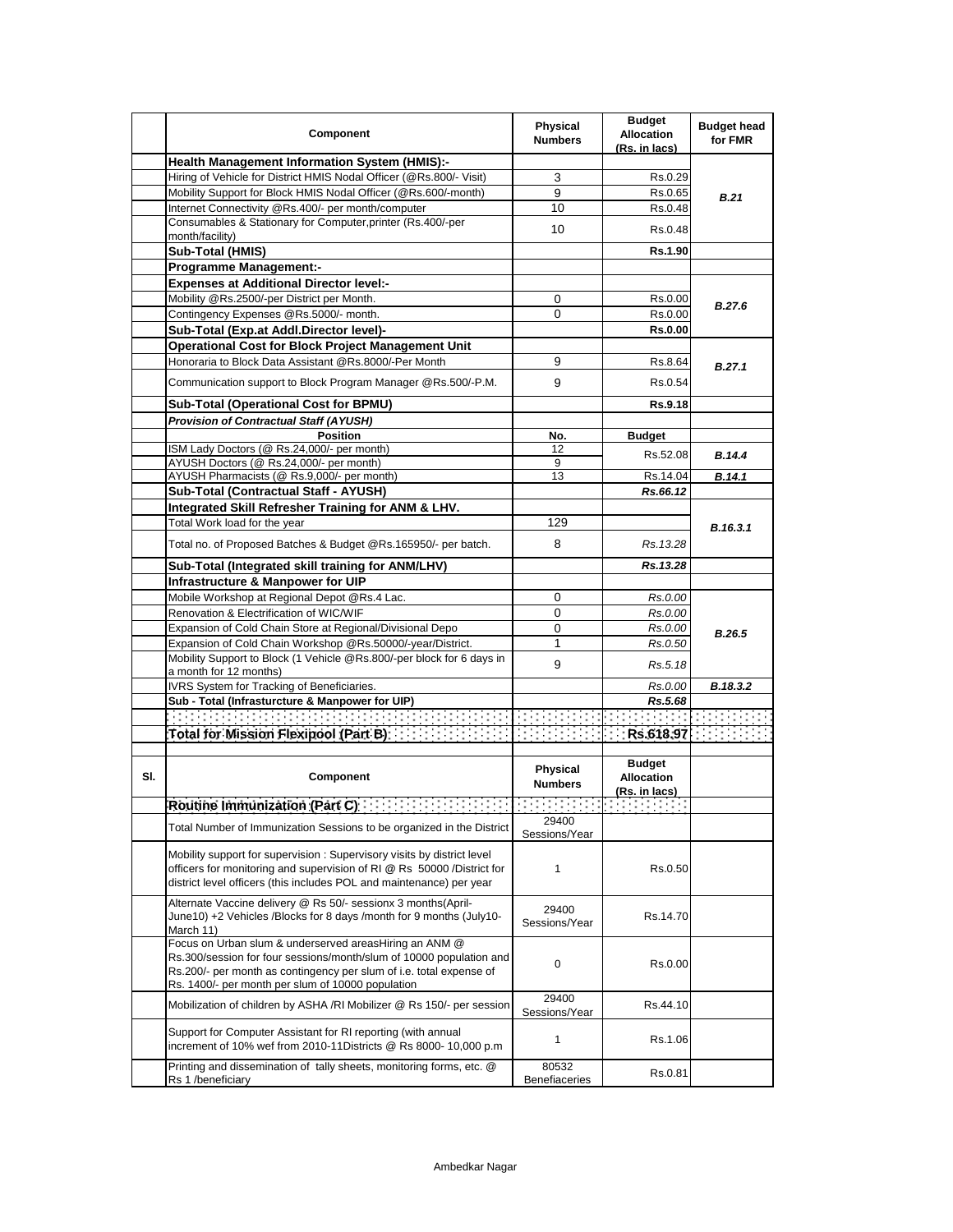|              | Component                                                                                                                                                                                                                                                                         | Physical<br><b>Numbers</b>    | <b>Budget</b><br><b>Allocation</b><br>(Rs. in lacs) | <b>Budget head</b><br>for FMR |
|--------------|-----------------------------------------------------------------------------------------------------------------------------------------------------------------------------------------------------------------------------------------------------------------------------------|-------------------------------|-----------------------------------------------------|-------------------------------|
|              | Quarterly Review & feedback meeting exclusive for RI at district level<br>with one Block MOIC, ICDS CDPO and other stakeholders<br>stakeholders @ Rs 100/- per participant for meeting expenses (lunch,<br>organizational expenses)                                               | 27                            | Rs.0.11                                             |                               |
|              | Quarterly Review Meetings at Block level Quarterly Review &<br>feedback meeting for exclusive for RI at Block level @Rs 50/-ppas<br>honorarium for ASHA (travel)and Rs 25 /-person at the disposal of<br>MOIC for meeting expenses(refreshments, stationary and Misc<br>expences) | 2842                          | Rs.3.87                                             |                               |
|              | District level orientation training for 2 days of ANM, Multipurpose<br>Health worker @ Rs67300/batch with 20 participants in each batch                                                                                                                                           | 4 Batch                       | Rs.2.69                                             |                               |
|              | One day cold chain handelers training for block level cold chain<br>12 handlers @ Rs. 26,000 per batch and Rs. 3000 for obsever<br>nominated by State level                                                                                                                       | 1Batch                        | Rs 0.29                                             |                               |
|              | One day Training of block level data handlers by DIO and District<br>Cold chain Officer to train about the reporting formats of Immunization<br>and NRHM Rs 300/Participant/Block                                                                                                 | 9                             | Rs 0.03                                             |                               |
|              | Microplanning at SC levelRs 100/- per subcentre (meeting at block<br>level, logistic)                                                                                                                                                                                             | 270                           | Rs.0.27                                             |                               |
|              | Microplanning at Block & District levelFor consolidation of microplan<br>at PHC/CHC level @ Rs 1000/- block & at district level @ Rs 2000/-<br>per district                                                                                                                       | 1District & 9<br><b>Block</b> | Rs.0.11                                             |                               |
|              | Consumables for computer including provision for internet access for<br>RIMSRs 400/- Month / Districts                                                                                                                                                                            | $\mathbf{1}$                  | Rs.0.05                                             |                               |
|              | Red/Black Plastic bags etc, 2 bags per session @ Rs. 2/Bag                                                                                                                                                                                                                        | 29640<br>Sessions/Year        | Rs.1.29                                             |                               |
|              | Purchase of Bleach/Hypochlorite solution for cold chain points                                                                                                                                                                                                                    | 10 Vaccine<br>storage points  | Rs 0.05                                             |                               |
|              | Purchase of Twin bucket Rs 400 per PHC/CHC per year                                                                                                                                                                                                                               | 10 Vaccine<br>storage points  | Rs 0.04                                             |                               |
|              | Funds for purchase of small polythene zipper bags to keep vaccines<br>in the vaccine carriers Rs. 0.5/polythene bag X total number of<br>sessions/year +10% wastage                                                                                                               | 29400<br>Sessions/Year        | Rs 0.16                                             |                               |
|              | Funds for preparing disposal pit for disposal of sharp immunization<br>waste. Rs. 3500/pit with 50% pits                                                                                                                                                                          | 5 Pits                        | Rs 0.18                                             |                               |
|              | <b>RI</b> subtotal<br><b>Cold Chain maintenance</b>                                                                                                                                                                                                                               |                               | Rs.70.30                                            |                               |
|              |                                                                                                                                                                                                                                                                                   | 1District & 9                 |                                                     |                               |
|              | Cold chain maintenance@Rs 500/Block & Rs 10,000/District/Year<br>POL for vaccine delivery from State to District and from district to                                                                                                                                             | <b>Block</b>                  | Rs 0.16                                             |                               |
|              | PHC/CHCs@ Rs. 100000/- district/Year)                                                                                                                                                                                                                                             | 1District                     | Rs.1.00                                             |                               |
|              | <b>Subtotal Cold Chain</b>                                                                                                                                                                                                                                                        |                               | <b>Rs.1.16</b>                                      |                               |
|              | <b>Total Part C</b>                                                                                                                                                                                                                                                               |                               | Rs.71.46                                            |                               |
|              | Part D - National Program<br><b>NPCB</b>                                                                                                                                                                                                                                          |                               |                                                     |                               |
| SI.          | Component                                                                                                                                                                                                                                                                         | Physical<br><b>Numbers</b>    | <b>Budget</b><br><b>Allocation</b><br>(Rs. in lacs) | <b>Budget Head</b><br>for FMR |
| 1.1          | Govt Sector 30% of Tot. Trgt @531/cat.oprt.(IOL)                                                                                                                                                                                                                                  | 2460                          | 1306260                                             |                               |
| $1.2$        | NGO Sector 20% of Tot Trgt @ 656/Cat. Oprt.(IOL)                                                                                                                                                                                                                                  | 1640                          | 1075840                                             |                               |
| 1.3          | Pvt. Sector 50% of Tot trgt.                                                                                                                                                                                                                                                      | 4099                          | 0                                                   |                               |
|              | <b>Sub Total</b>                                                                                                                                                                                                                                                                  | 8199                          | 2382100                                             |                               |
| $\mathbf{2}$ | SES (Free Spec. to Children) @ of 100/-Spec                                                                                                                                                                                                                                       | 854                           | 0                                                   |                               |
| 3            | Vision Centre @ 50,000/Centre Equipment                                                                                                                                                                                                                                           | 1 Govt/NGO                    | 50000<br>135000                                     |                               |
| 4<br>5       | Operations other than Cataract<br>Eye Collection @ 500/Cornea.                                                                                                                                                                                                                    | 135<br>$\mathbf 0$            | 0                                                   |                               |
|              | Total allocated for the District in Rs.                                                                                                                                                                                                                                           | 9188                          | 2567100                                             |                               |
|              | 2. RNTCP(GFATM)                                                                                                                                                                                                                                                                   |                               |                                                     |                               |
| SI.          | Component                                                                                                                                                                                                                                                                         | <b>Physical Budget</b>        | <b>Numbers Allocation</b><br>(Rs. in lacs)          | <b>Budget Head</b><br>for FMR |
|              | 1 CIVIL WORKS                                                                                                                                                                                                                                                                     |                               | 35000                                               |                               |
|              | 2 LABORATORY MATERIALS                                                                                                                                                                                                                                                            |                               | 288000                                              |                               |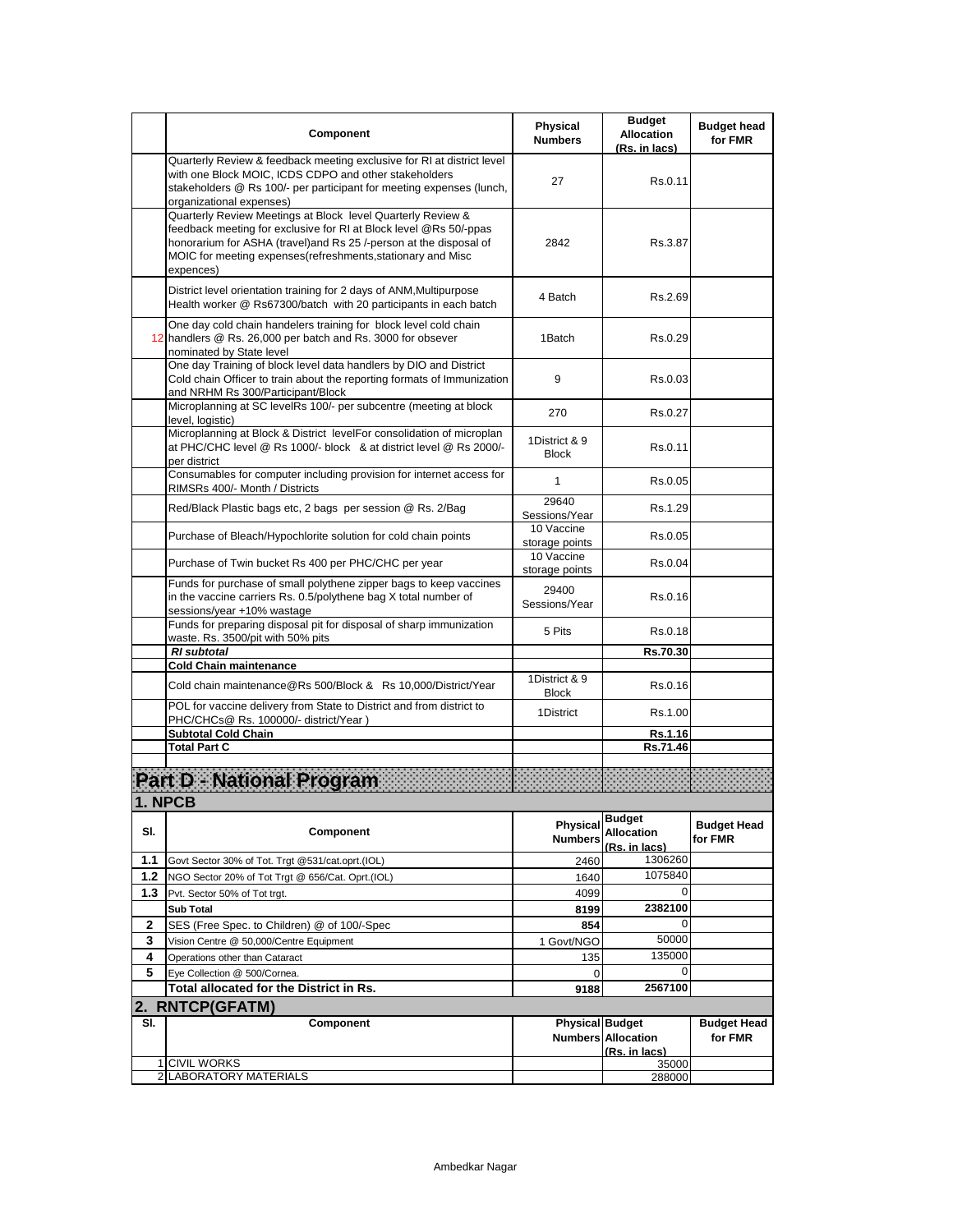|         | Component                                                            | Physical<br><b>Numbers</b> | <b>Budget</b><br><b>Allocation</b><br>(Rs. in lacs) | <b>Budget head</b><br>for FMR |
|---------|----------------------------------------------------------------------|----------------------------|-----------------------------------------------------|-------------------------------|
|         | 3 HONERARIUM                                                         |                            | 285207                                              |                               |
|         | 4 IEC/PUBLICITY                                                      |                            | 168250                                              |                               |
|         | 5 EQUIPMENT MAINTENANCE                                              |                            | 87600                                               |                               |
|         | 6 TRAINING                                                           |                            | 171215                                              |                               |
|         | 7 POL & VEHICLE MAINTENANCE                                          |                            | 100000                                              |                               |
|         | <b>8 VEHICLE HIRING CHARGES</b>                                      |                            | 270000                                              |                               |
|         | 9 NGO/PP SUPPORT                                                     |                            | 138000                                              |                               |
|         | 10 MISCELLANEOUS EXPENSES                                            |                            | 253050                                              |                               |
|         | 11 CONTRACTUAL SERVICES                                              |                            | 2394000                                             |                               |
|         | 12 PRINTING                                                          |                            | 162678                                              |                               |
|         |                                                                      |                            |                                                     |                               |
|         | 13 RESEARCH & STUDIES<br><b>14 MEDICAL COLLEGES</b>                  |                            |                                                     |                               |
|         |                                                                      |                            |                                                     |                               |
|         | 15 PROCUREMENT OF VEHICLES                                           |                            | $\Omega$                                            |                               |
|         | 16 PROCUREMENT OF EQUIPMENT                                          |                            |                                                     |                               |
|         | <b>Sub-TOTAL</b>                                                     |                            | 4353000                                             |                               |
|         | <b>Total</b>                                                         |                            | 4353000                                             |                               |
| 3. NLEP |                                                                      |                            |                                                     |                               |
|         |                                                                      | Physical                   |                                                     |                               |
|         |                                                                      |                            | <b>Financial</b>                                    |                               |
|         | <b>Activities</b>                                                    | <b>Targets</b>             |                                                     |                               |
|         |                                                                      |                            | Allocation                                          |                               |
|         | 1 Contractual Services- Driver                                       |                            |                                                     |                               |
|         | Remuneration @ Rs. 7,000/= P.M.                                      | 0                          | $\mathbf 0$                                         |                               |
|         | Sub total                                                            |                            | $\Omega$                                            |                               |
|         | 2 Office Maintenance                                                 |                            |                                                     |                               |
|         | Telephone/Fax/Internet @ Rs. 15,000/= P.A.                           |                            | 15000                                               |                               |
|         | Office Operation & Maintenance @ Rs. 18,000/= P.A.                   |                            | 18000                                               |                               |
|         | Consum-ables Stationery @ Rs. 24,000 P.A.                            |                            | 24000                                               |                               |
|         | Maintenance of Office Equipment & Furniture etc.                     |                            | 15000                                               |                               |
|         | Sub total                                                            |                            | 72000                                               |                               |
|         | 3 Mobility-                                                          |                            |                                                     |                               |
|         | Vehicle operation / hiring of 1 Vehicle @ Rs 75000 P.A.              |                            |                                                     |                               |
|         | Sub total                                                            |                            | 75000                                               |                               |
|         |                                                                      |                            | 75000                                               |                               |
|         | 4 Training                                                           |                            |                                                     |                               |
|         | 4 Days' Training of newly recruited Medical Officers @ Rs 28,000 per |                            | 8400                                                |                               |
|         | batch of 30 trainees                                                 | 9                          |                                                     |                               |
|         | 3 Days' Training of newly recruited Health Workers @ Rs 24,000 per   |                            | 0                                                   |                               |
|         | batch of 30 trainees                                                 | 0                          |                                                     |                               |
|         | 2 Days' Refresher Training of Medical Officers @ Rs 16,000 per       |                            |                                                     |                               |
|         | batch of 30 trainees                                                 | 30                         |                                                     |                               |
|         | 2 Days' Refresher Training of Health Workers @ Rs 16,000 per         |                            | 48000                                               |                               |
|         | batch of 30 trainees                                                 | 60                         |                                                     |                               |
|         | Sub total                                                            |                            | 56400                                               |                               |
|         | 5 Procurement                                                        |                            |                                                     |                               |
|         | Supportive medicines and other items for patients @ Rs39 per patient |                            | 14000                                               |                               |
|         | under treatment                                                      |                            |                                                     |                               |
|         | Splints, Crutches, Items for Deformity Patients Rs. 15/= per patient |                            | 5400                                                |                               |
|         | under treatment                                                      |                            |                                                     |                               |
|         | Patient Welfare Rs. 26/= per patient under treatment                 |                            | 9200                                                |                               |
|         | Printing of forms @ Rs. 39/= per patient under treatment             |                            |                                                     |                               |
|         | Sub total                                                            |                            | 14000<br>42600                                      |                               |
|         |                                                                      |                            |                                                     |                               |
|         | <b>6 IEC Activities</b>                                              |                            |                                                     |                               |
|         | Rallies @ Rs. 5,000/= each                                           | 2                          | 10000                                               |                               |
|         | School Quiz @ Rs. 1000/= each                                        | 10                         | 10000                                               |                               |
|         | IPC workshops of ASHA @ Rs. 5000/= each                              | 2                          | 10000                                               |                               |
|         | Health Mela in local festivals, Melas etc. @ Rs. 5,000/= each        |                            | 5000                                                |                               |
|         | Sub total                                                            |                            | 35000                                               |                               |
| 7       | <b>Urban Leprosy Project</b>                                         |                            |                                                     |                               |
|         | <b>Supportive Medicines</b>                                          |                            |                                                     |                               |
|         | Monitoring & Supervision                                             |                            |                                                     |                               |
|         | MDT delivery & follow-up services                                    |                            |                                                     |                               |
|         | Sub total                                                            |                            | 0                                                   |                               |
|         |                                                                      |                            |                                                     |                               |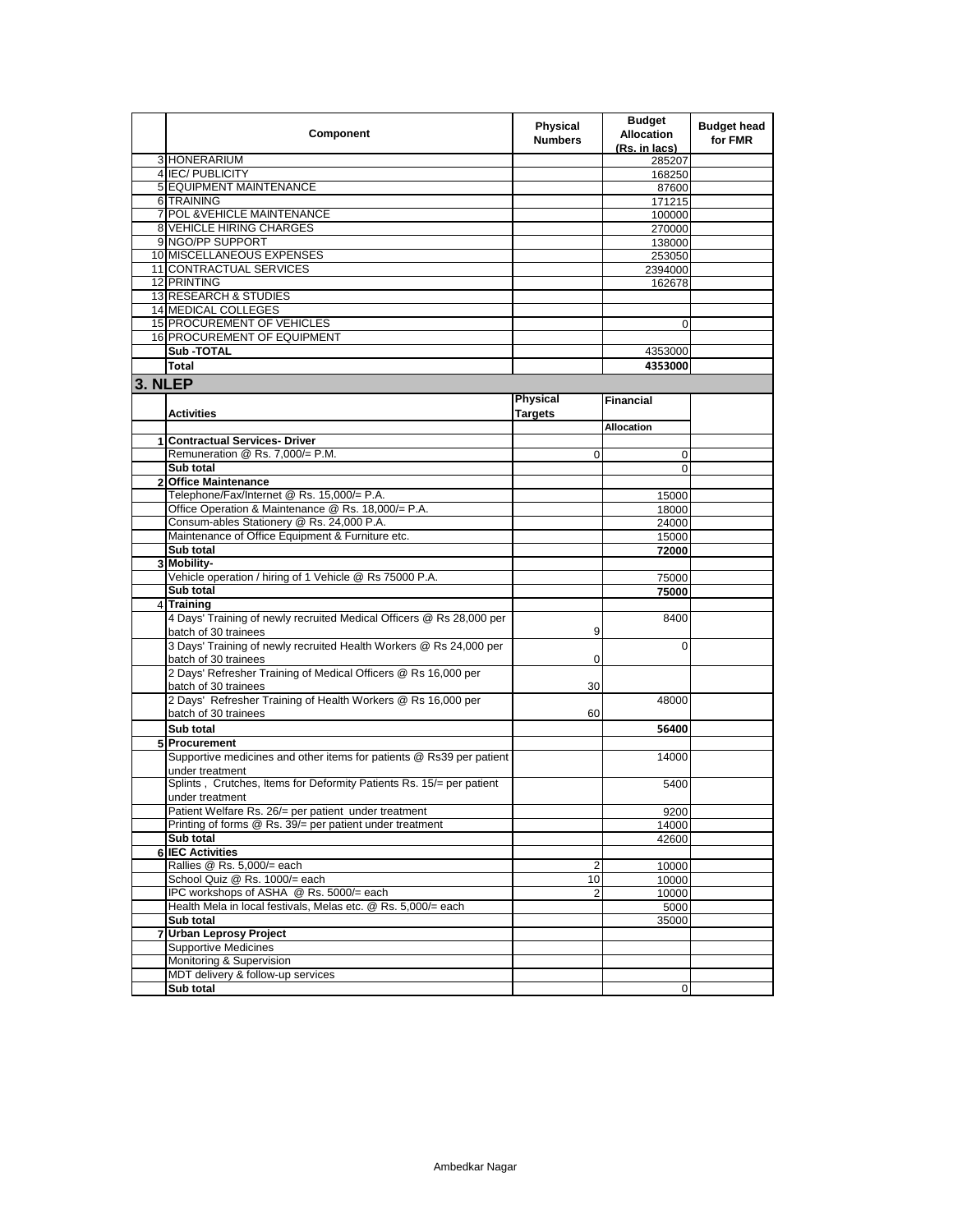|     | Component                                                              | <b>Physical</b><br><b>Numbers</b> | <b>Budget</b><br><b>Allocation</b><br>(Rs. in lacs) | <b>Budget head</b><br>for FMR |
|-----|------------------------------------------------------------------------|-----------------------------------|-----------------------------------------------------|-------------------------------|
|     | 8 Incentive to Ashas                                                   |                                   | 31400                                               |                               |
|     | 9 Review Meetings<br>10 Disability Prevention & Medical Rehabilitation |                                   | 18000                                               |                               |
|     | Screening Camp for selection of RCS patients                           |                                   | 0                                                   |                               |
|     | Screening Camp - miscellaneous expenses                                |                                   | 0                                                   |                               |
|     | Screening Camp- Self Care Kits & patient Welfare items                 |                                   | 0                                                   |                               |
|     | Sub total                                                              |                                   | 0                                                   |                               |
| 11  | <b>Cash Assistance</b><br>Cash assistance- POL for Vehicle             |                                   | 20000                                               |                               |
|     | Cash assistance- TA DA for Leprosy Staff                               |                                   | 50000                                               |                               |
|     | Sub total                                                              |                                   | 70000                                               |                               |
|     | <b>Grand Total</b>                                                     |                                   | 400400                                              |                               |
|     | 4. NVBDCP                                                              |                                   |                                                     |                               |
| Sl. | <b>Activity Proposed</b>                                               | <b>Physical Budget</b>            |                                                     | <b>Budget head</b>            |
| No. |                                                                        |                                   | Numbers Allocation (Rs.                             | for FMR                       |
|     |                                                                        |                                   | In lacs)                                            |                               |
|     | 1 DBS (Domestic Budgetary Support)                                     |                                   |                                                     |                               |
|     | 1.1 Malaria                                                            |                                   |                                                     |                               |
|     | Incentive to ASHA                                                      |                                   |                                                     |                               |
|     | Training                                                               |                                   |                                                     |                               |
|     | Monitoring & Supervision                                               |                                   | 45000                                               |                               |
|     | BCC/IEC Anti Malaria Month                                             |                                   | 20000                                               |                               |
|     | Malaria: Total                                                         |                                   | 65000                                               |                               |
|     | 1.2 Elimination of Lymphatic Filarisis                                 |                                   |                                                     |                               |
|     | Training of MO's                                                       |                                   | 27724                                               |                               |
|     | Training of Paramedical /Supervisor                                    |                                   | 83172                                               |                               |
|     | <b>Night Survey</b>                                                    |                                   | 47000                                               |                               |
|     | POL/Mobility                                                           |                                   | 48000                                               |                               |
|     | Training of drug Disrtibuters                                          |                                   | 185016                                              |                               |
|     | Honorarium of drug distributers                                        |                                   | 516503                                              |                               |
|     | Honorrium of Supervisors                                               |                                   | 60395                                               |                               |
|     | <b>Morbity Management</b>                                              |                                   | 55000                                               |                               |
|     | Inter Sectoral Conver. & social mobilization in Ly. Filariasis from    |                                   | 130000                                              |                               |
|     | malaria IEC/BCC                                                        |                                   |                                                     |                               |
|     | Filaria: Total                                                         |                                   | 1152810                                             |                               |
|     | 1.3 Dengue/ Chikungunya                                                |                                   |                                                     |                               |
|     | Apex Referral Lab                                                      |                                   |                                                     |                               |
|     | sentinel surveillance Hospital                                         |                                   |                                                     |                               |
|     | Epidemic Preparedness & rapid response                                 |                                   |                                                     |                               |
|     | Training Workshop                                                      |                                   |                                                     |                               |
|     | Dengue/ Chikungunya from malaria IEC/BCC                               |                                   |                                                     |                               |
|     | Dengue/ Chikungunya: Total                                             |                                   | 0                                                   |                               |
|     | $1.4$ AES/JE                                                           |                                   |                                                     |                               |
|     | Strengthing of Surveillance Treatment facilities                       |                                   | 20000                                               |                               |
|     | Strengthing of Surveillance diagnosis JE lab facilities                |                                   | 0                                                   |                               |
|     | Capacity building / Traiging                                           |                                   |                                                     |                               |
|     | monitoring and Supervision                                             |                                   | 15000                                               |                               |
|     | Communi. Awareness in JE/AES from Malaria IEC/BCC                      |                                   |                                                     |                               |
|     |                                                                        |                                   |                                                     |                               |
|     | AES/JE: Total                                                          |                                   | 35000                                               |                               |
|     | 2 Kala-azar                                                            |                                   |                                                     |                               |
|     | Kalazar Survey                                                         |                                   |                                                     |                               |
|     | Kalazar Fortnight Campain                                              |                                   |                                                     |                               |
|     | IEC/BCC                                                                |                                   |                                                     |                               |
|     | Labour Charges                                                         |                                   |                                                     |                               |
|     | Total Kala-azar                                                        |                                   | 0                                                   |                               |